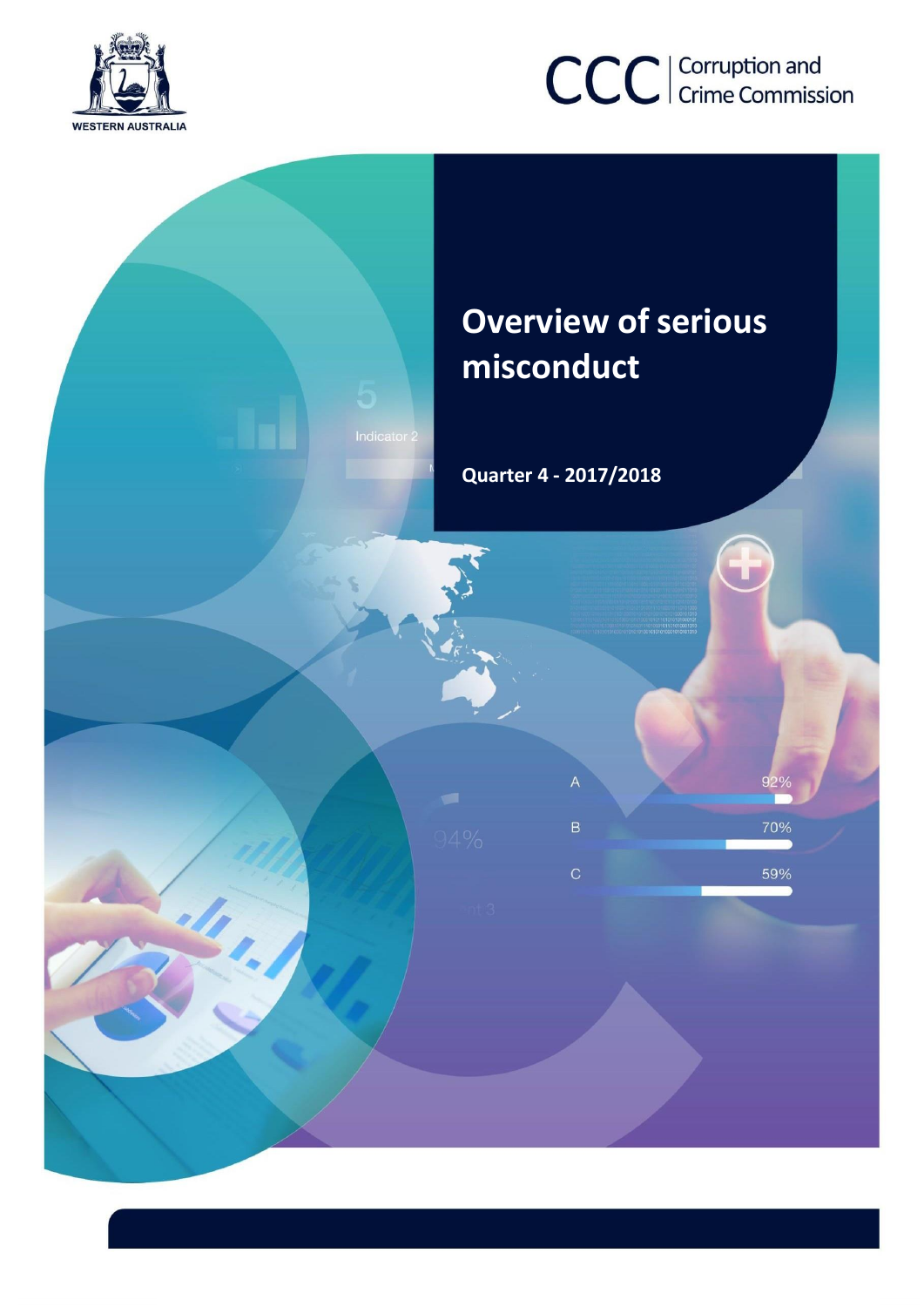

# **Serious misconduct at a glance**

# **WA Police Force**

#### **Allegation Categories**

| Unprofessional Conduct<br>172 allegations                         |
|-------------------------------------------------------------------|
| Neglect of Duty<br>141 allegations                                |
| Assault - Physical / Excessive use of force<br>92 allegations     |
| Breach of Code of Conduct / Policy / Procedures<br>75 allegations |
| No Allegation Identified<br>41 allegations                        |
| Other<br>185 allegations                                          |



# **WA Public Sector (minus WAPF)**

#### **Allegation Categories**

| Breach of Code of Conduct / Policy / Procedures<br>100 allegations   |     |  |
|----------------------------------------------------------------------|-----|--|
| Using Position for Benefit / Detriment<br>82 allegations             |     |  |
| Assault - Physical / Excessive Use of Force<br><b>78 allegations</b> | 39% |  |
| Corrupt Conduct<br>74 allegations                                    |     |  |
| Fraud / Falsification / Fabrication<br>49 allegations                |     |  |
| Other<br>250 allegations                                             | 8%  |  |

**16% 13% 12% 12% 8%**

**Contact the Corruption and Crime Commission** 

Level 5, 45 Francis Street Northbridge WA 6003

www.ccc.wa.gov.au

**O** @CCCWestAus info@ccc.wa.gov.au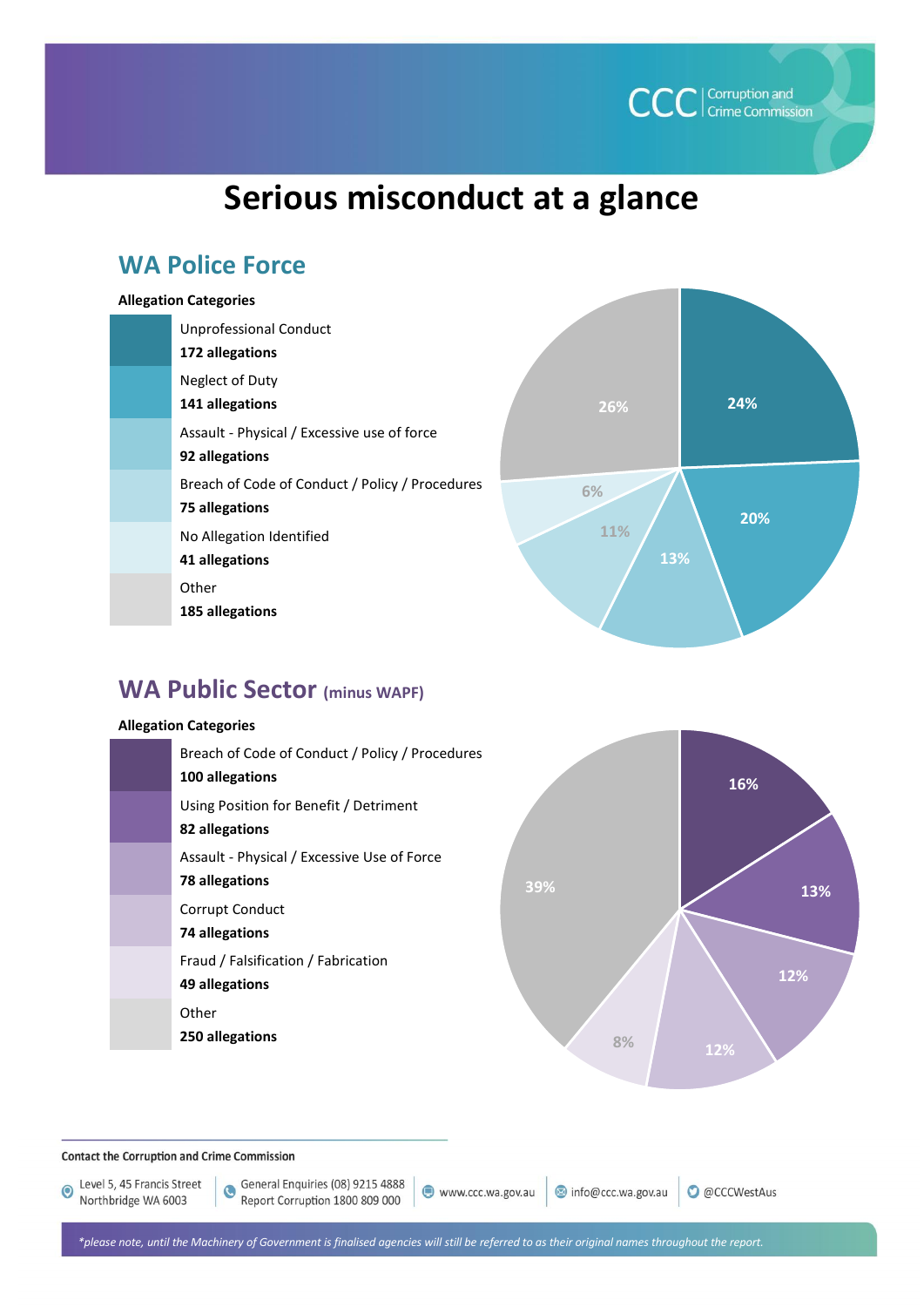

#### **Key Points**

- The total number of allegations assessed by the Commission in 2017/2018 was 5051, consistent with the previous year, when 4939 allegations were assessed. Further detail about the Commissions work this year will be provided in the annual report.
- The number of allegations received and/or identified this quarter remained consistent with the previous quarter.
- Allegations received relating to WA Police Force remained consistent this quarter, as did the breakdown of the types of allegations received.
- Local Government allegations, in particular those related to corrupt conduct and breach of code of conduct / policy / procedures, increased this quarter.

#### **Contact the Corruption and Crime Commission**

 $\ddot{\textbf{C}}$ 

Level 5, 45 Francis Street  $\odot$ Northbridge WA 6003

info@ccc.wa.gov.au

**O** @CCCWestAus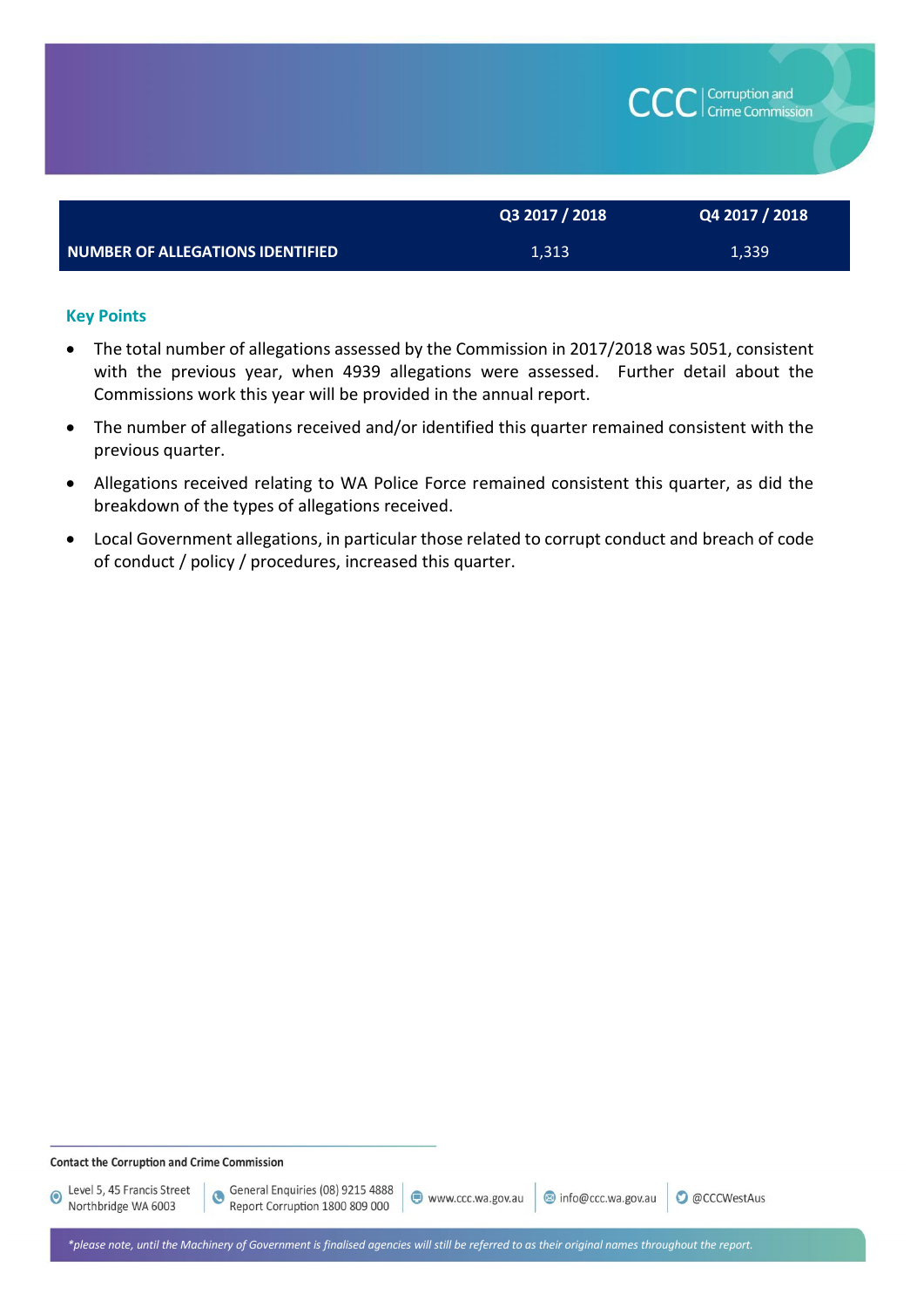

O @CCCWestAus

# **Statistics**

#### **Table 1: Public Sector Allegations**

|                                            | Q3 2017/2018 | Q4 2017/2018 |  |
|--------------------------------------------|--------------|--------------|--|
| <b>Allegation Category</b>                 | No.          | No.          |  |
| Western Australia Police                   | 747          | 706          |  |
| Local Government                           | 154          | 212          |  |
| Independent agencies and other authorities | 156          | 156          |  |
| Department of Education                    | 69           | 90           |  |
| WA Health                                  | 86           | 81           |  |
| <b>Department of Corrective Services</b>   | 91           | 74           |  |
| Subject Agency Not Within jurisdiction     | 10           | 20           |  |
| <b>Total</b>                               | 1,313        | 1,339        |  |

#### **Table 2: Allegation Source**

| <b>Section Reported Under</b>            |          | Q3 2017/2018   |      | Q4 2017/2018 |      |
|------------------------------------------|----------|----------------|------|--------------|------|
|                                          |          | No.            | %    | No.          | %    |
| Notifications from notifying authorities | s.28     | 843            | 64%  | 794          | 59%  |
| Reports from the public                  | s.25     | 423            | 32%  | 519          | 39%  |
| <b>Public Sector Commission</b>          | s.45M(d) | 45             | 3%   | 26           | 2%   |
| Commission's own propositions            | s.26     | $\mathfrak{p}$ | 1%   | 0            | 0%   |
| Allegations initiated                    | S.22     | 0              | 0%   | 0            | 0%   |
| <b>Total</b>                             |          | 1,313          | 100% | 1,339        | 100% |

#### **Contact the Corruption and Crime Commission**

Level 5, 45 Francis Street<br>Northbridge WA 6003

www.ccc.wa.gov.au info@ccc.wa.gov.au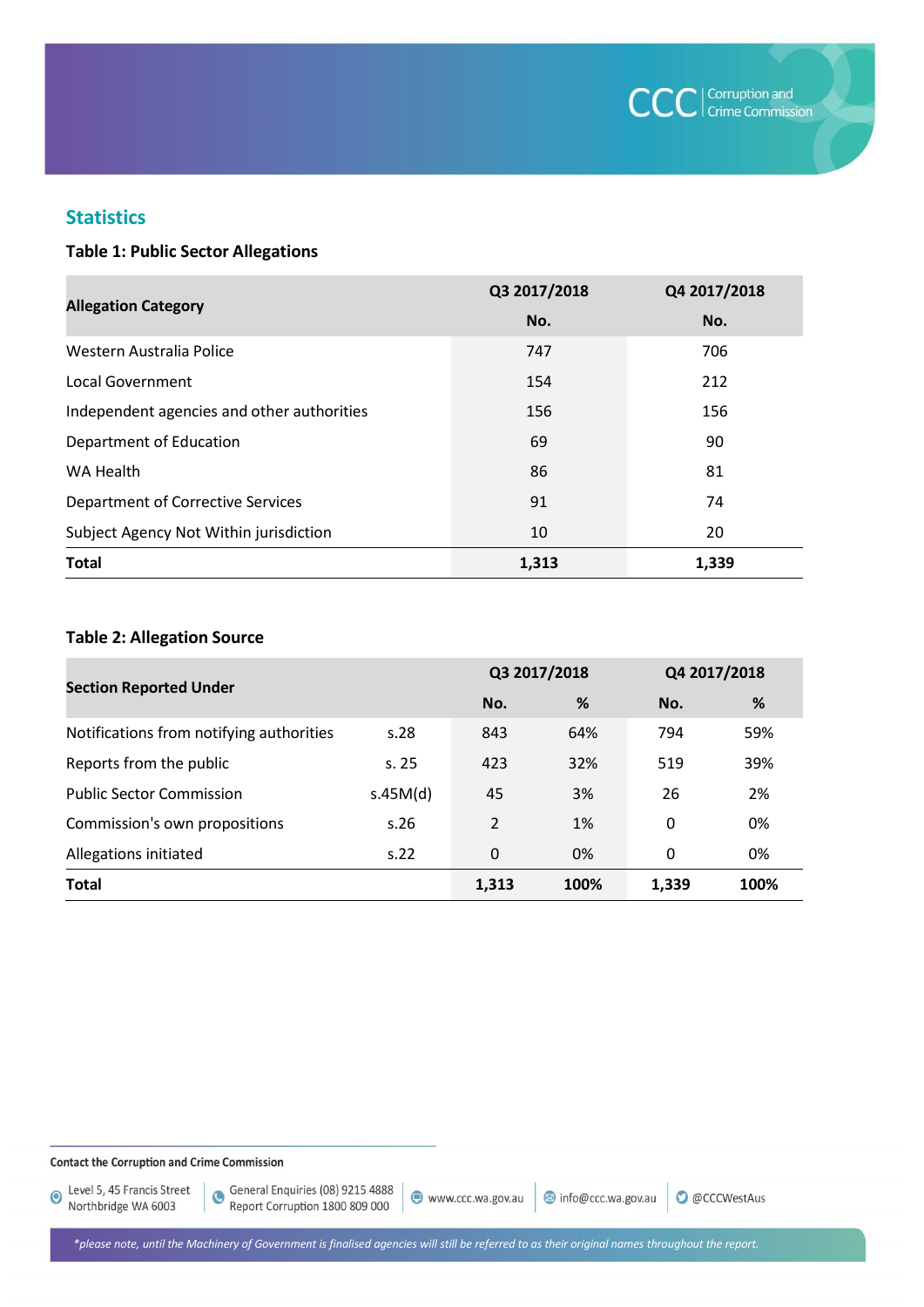| <b>Allegation Category</b>                      | Q3 2017/2018 |     | Q4 2017/2018 |     |
|-------------------------------------------------|--------------|-----|--------------|-----|
|                                                 | No.          | %   | No.          | %   |
| <b>Unprofessional Conduct</b>                   | 193          | 26% | 172          | 24% |
| Neglect of Duty                                 | 135          | 18% | 141          | 20% |
| Assault - Physical / Excessive use of force     | 88           | 12% | 92           | 13% |
| Breach of Code of Conduct / Policy / Procedures | 68           | 9%  | 75           | 11% |
| No Allegation Identified                        | 48           | 6%  | 41           | 6%  |
| <b>Total</b>                                    | 532          | 72% | 521          | 74% |

#### **Table 3: Top Five Western Australia Police Force Allegation Categories**

#### **Table 4: Top Five Local Government Allegation Categories**

|                                                          | Q3 2017/2018 |     | Q4 2017/2018 |     |
|----------------------------------------------------------|--------------|-----|--------------|-----|
| <b>Allegation Category</b>                               | No.          | %   | No.          | %   |
| Breach of Code of Conduct / Policy / Procedures          | 39           | 25% | 70           | 33% |
| Using Position for Benefit / Detriment                   | 28           | 18% | 39           | 18% |
| Corrupt Conduct                                          | 10           | 6%  | 28           | 13% |
| Failure to Declare - Gifts / Financial / Proximity / etc | 21           | 14% | 19           | 9%  |
| <b>Unprofessional Conduct</b>                            | 18           | 12% | 13           | 6%  |
| <b>Total</b>                                             | 116          | 75% | 169          | 79% |

#### **Table 5: Top Five WA Health Allegation Categories**

|                                                         | Q3 2017/2018   |     | Q4 2017/2018 |     |
|---------------------------------------------------------|----------------|-----|--------------|-----|
| <b>Allegation Category</b>                              | No.            | %   | No.          | %   |
| Unlawful Use of Computer                                | $\overline{4}$ | 5%  | 20           | 25% |
| Fraud/Falsification/Fabrication                         | 7              | 8%  | 11           | 14% |
| Breach of Confidentiality / Misuse of Information / etc | 13             | 15% | 10           | 12% |
| Stealing                                                | 4              | 5%  | 7            | 9%  |
| Using Position for Benefit / Detriment                  | 8              | 9%  | 6            | 7%  |
| <b>Total</b>                                            | 36             | 42% | 54           | 67% |

#### **Contact the Corruption and Crime Commission**

Level 5, 45 Francis Street Northbridge WA 6003

www.ccc.wa.gov.au

info@ccc.wa.gov.au

**O** @CCCWestAus